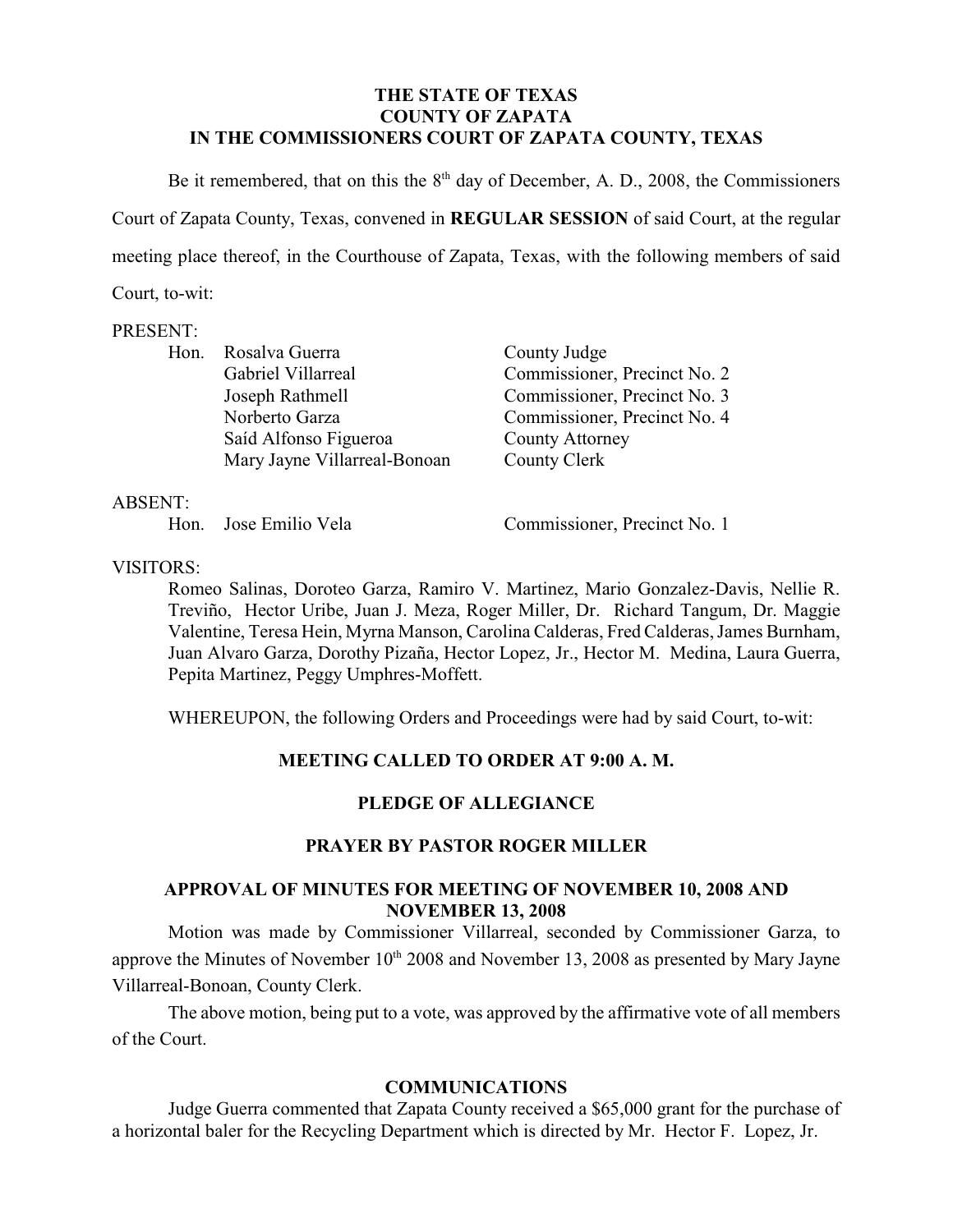Judge Guerra stated that an auction was held and monies were acquired through the sell of automobiles. The old Lion's Club will also be cleared by having another auction.

Commissioner Rathmell advised the Court that the General Liability Insurance is about to expire (12/14/2008), an action item will be placed in the next Commissioners' Court meeting.

Commissioner Rathmell commented that he had received a call from the Judges office regarding decorating of the Plaza, he is okay with that.

Commissioner Garza also commented that ZCISD wants to have a luncheon for some of the students and would like to use the Community Center for approximately three hours.

#### **ORDER TO TABLE APPROVAL OF INVOICES**

Motion was made by Commissioner Garza, seconded by Commissioner Villarreal, to TABLE approval of invoices.

The above motion, being put to a vote, was approved by the affirmative vote of all members of the Court.

#### **ORDER APPROVING ARMANDO VELA AS CREW LEADER**

Motion was made by Commissioner Garza, seconded by Commissioner Rathmell, to approve to name Armando Vela as crew leader at his present salary of \$13.59 per hour as requested by Commissioner Gabriel Villarreal, Pct. 2.

The above motion, being put to a vote, was approved by the affirmative vote of all members of the Court.

#### **ORDER APPROVING ABEL GUERRA AS HEAVY EQUIPMENT OPERATOR**

Motion was made by Commissioner Garza, seconded by Commissioner Rathmell, to approve to appoint Abel Guerra as heavy equipment operator at a salary of \$13.59 per hour. effective January 2009. Funds are budgeted and available as requested by Commissioner Gabriel Villarreal, Pct. 2.

The above motion, being put to a vote, was approved by the affirmative vote of all members of the Court.

## **ORDER APPROVING REQUEST BY COMMISSIONER JOSE EMILIO VELA, PCT. ONE, TO GO OUT FOR BID PROPOSALS FOR LAND PURCHASE AT CHIHUAHUA**

Motion was made by Commissioner Garza, seconded by Commissioner Villarreal, to approve request by Commissioner Jose Emilio Vela, Pct. 1, to go out for bid proposals for land purchase at Chihuahua to be used as county park.

The above motion, being put to a vote, was approved by the affirmative vote of all members of the Court.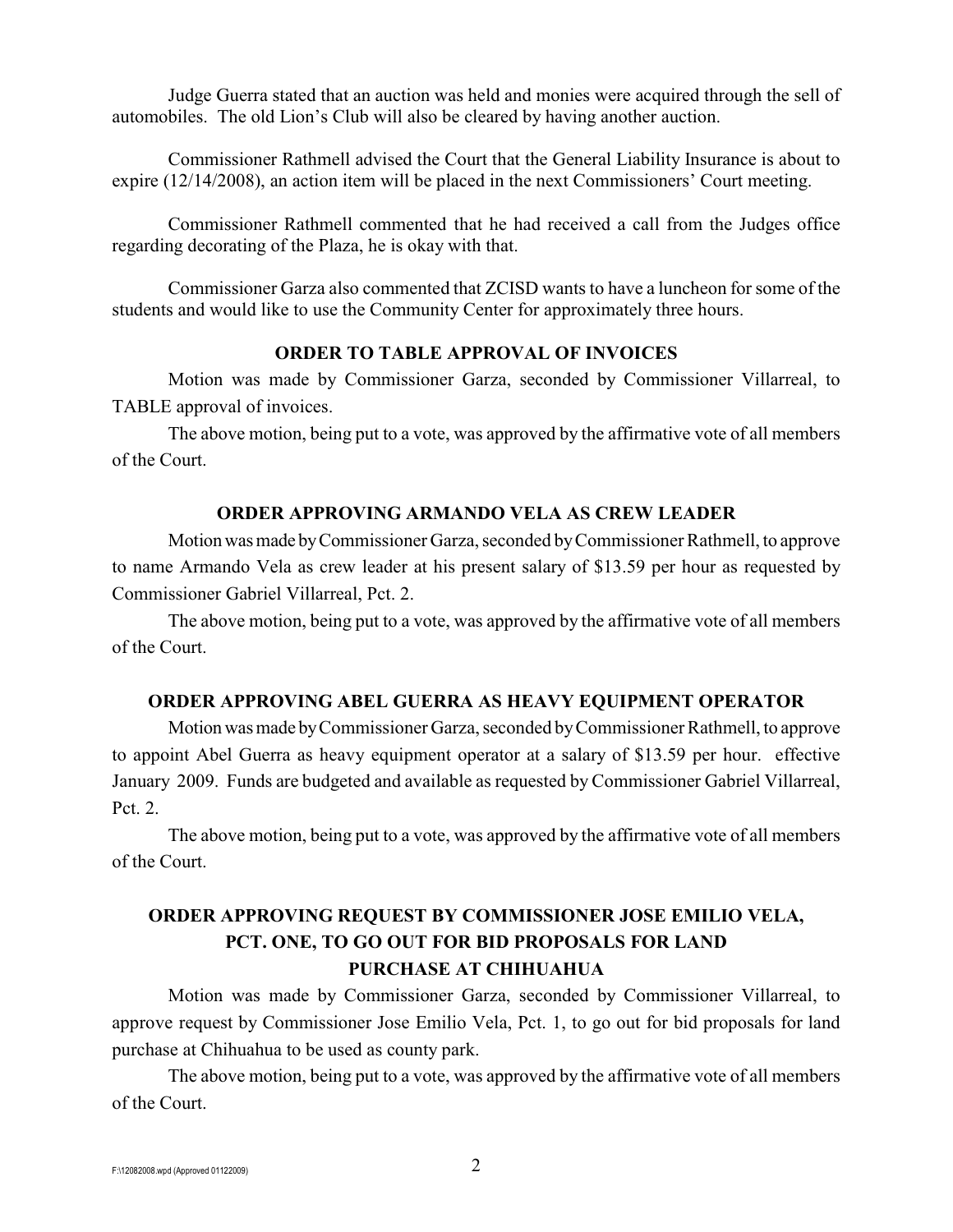## **ORDER AWARDING ZAPATA COUNTY WATERWORKS, WATER TREATMENT PLANT EXPANSION CONSTRUCTION CONTRACT**

Motion was made byCommissioner Garza, seconded byCommissioner Villarreal, to award the Zapata County Waterworks, Water Treatment Plant Expansion construction contract to Bryan Construction Co., the lowest bidder with a bid of \$10,617.00 as requested by Jacob Rathmell, P.E. and Mario Gonzalez-Davis, Project Coordinator.

The above motion, being put to a vote, was approved by the affirmative vote of all members of the Court.

# **ORDER DENYING REQUEST BY COUNTY SHOP SUPERVISOR JOSE F. MENDOZA TO PLACE JUAN RENE GUZMAN AS ASSISTANT MECHANIC AND TRUCK DRIVER**

Motion was made by Commissioner Garza, seconded by Commissioner Villarreal, to deny request by County Shop Supervisor Jose F. Mendoza, to place Juan Rene Guzman as assistant mechanic and truck driver at \$10.59 per hour.

The above motion, being put to a vote, was approved by the affirmative vote of all members of the Court.

# **ORDER APPROVING PURCHASE OF LAPTOP COMPUTER FOR PRECINCT ONE COMMISSIONER TO BE USED FOR COUNTY BUSINESS**

Motion was made by Commissioner Rathmell, seconded by Commissioner Garza, to approve purchase of a laptop computer for Pct. 1 Commissioner to be used strictly for county business. Expense to be allocated from Pct. 1 discretionary fund not to exceed \$800.00as requested by Commissioner Jose Emilio Vela, Pct. 1.

The above motion, being put to a vote, was approved by the affirmative vote of all members of the Court.

## **ORDER APPROVING INSTALLATION OF READABLE AND VISIBLE 15 MPH SIGNS IN AREA OF FALCON WEST**

Motion was made by Commissioner Garza, seconded by Commissioner Villarreal, to approve installation of readable and visible 15 mph signs in the area of Falcon West as requested by Myrna Manson.

The above motion, being put to a vote, was approved by the affirmative vote of all members of the Court.

### **ORDER APPROVING INSTALLATION OF A SPEED BUMP ON LAGO VISTA STREET**

Motion was made by Commissioner Garza, seconded by Commissioner Villarreal, to approve the installation of a speed bump on Lago Vista Street in FLW Subdivision as requested by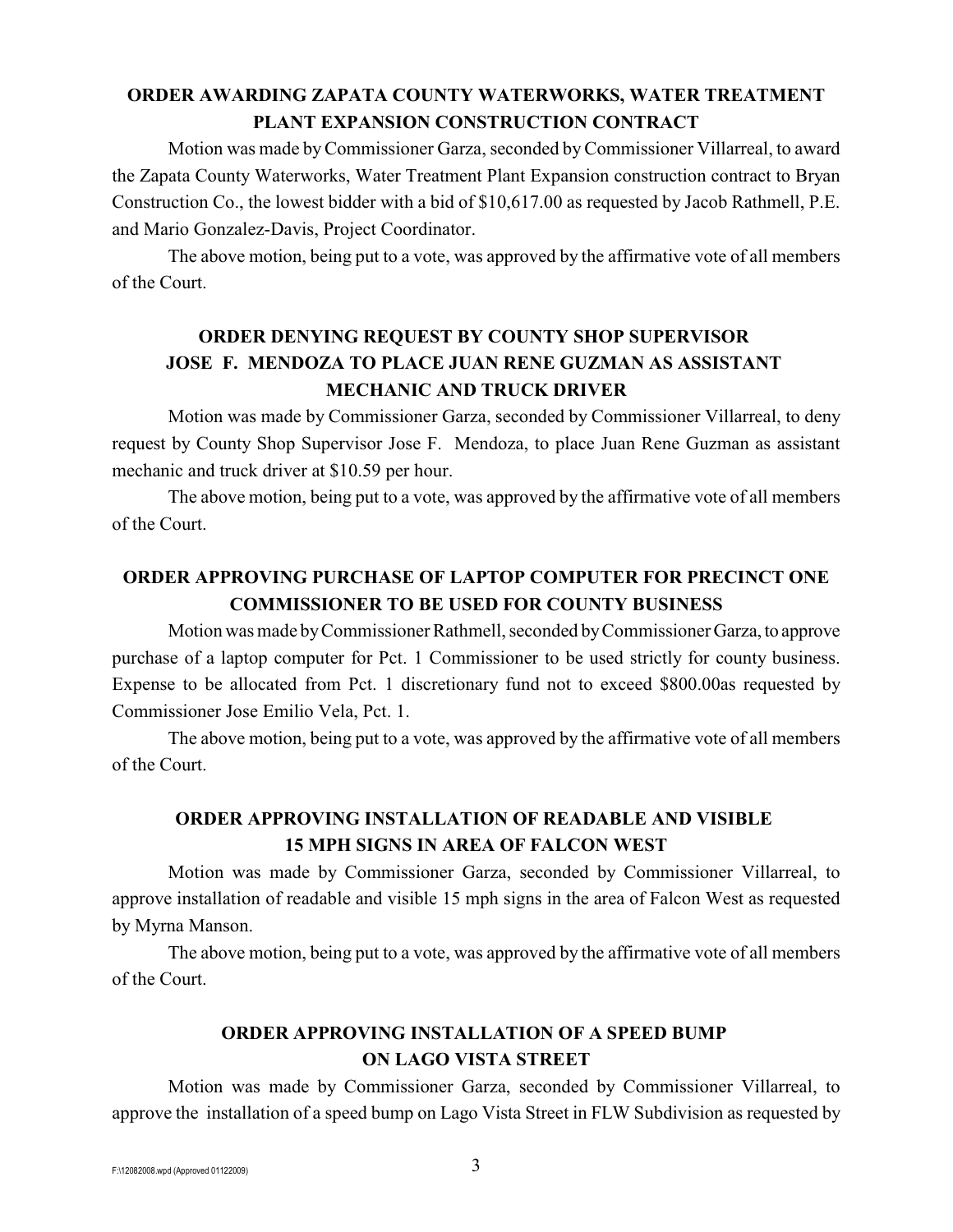Commissioner Joe Rathmell, Pct. 3.

The above motion, being put to a vote, was approved by the affirmative vote of all members of the Court.

# **NO ACTION WAS TAKEN ON REQUEST BY MYRNA MANSON TO CONSIDER AND/OR APPROVE THE INSTALLATION OF TWO SPEED BUMPS TO BE PLACED IN THE AREA OF LAGO VISTA TO CONTROL TRAFFIC**

### **ORDER TO TABLE REQUEST BY ZAPATA COUNTY CHAMBER OF COMMERCE TO CLARIFY STATUS OF PAYMENT FOR PREVIOUSLY APPROVED REQUEST OF \$15,000**

Motion was made by Commissioner Rathmell, seconded by Commissioner Garza, to table request by Chamber of Commerce to clarify status of payment for previously approved request of \$15,000.00 passed by Commissioners' Court as item "T" on October 14, 2008. Funds were requested in addition to previously approved 2008-2009 Fiscal Year Budget.

The above motion, being put to a vote, was approved by the affirmative vote of all members of the Court.

## **ORDER ALLOWING USE OF LITTLE LEAGUE FIELD BY ZAPATA YOUTH FOOTBALL LEAGUE**

Motion was made by Commissioner Garza, seconded by Commissioner Rathmell, to allow the use of the Little League Field by the Zapata Youth Football League from now to January 2009as requested by Fada Burnham.

The above motion, being put to a vote, was approved by the affirmative vote of all members of the Court.

# **ORDER APPROVING LEASE BETWEEN ZAPATA COUNTY AND WESTAT FOR NATIONAL HEALTH AND NUTRITION EXAMINATION SURVEY'S MOBILE EXAMINATION CENTER**

Motion was made by Commissioner Rathmell, seconded by Commissioner Villarreal, to approve lease between Zapata County and Westat for the National Health and Nutrition Examination survey's mobile examination center at the rate of \$1,000 per month for three months. The lease will include the option for lessee to remove concrete slabs requested by County Judge Rosalva Guerra.

The above motion, being put to a vote, was approved by the affirmative vote of all members of the Court.

# **ORDER APPOINTING TWO MEMBER FOR ZAPATA COUNTY APPRAISAL DISTRICT BOARD OF DIRECTORS**

Motion was made by Commissioner Rathmell, seconded by Commissioner Villarreal, to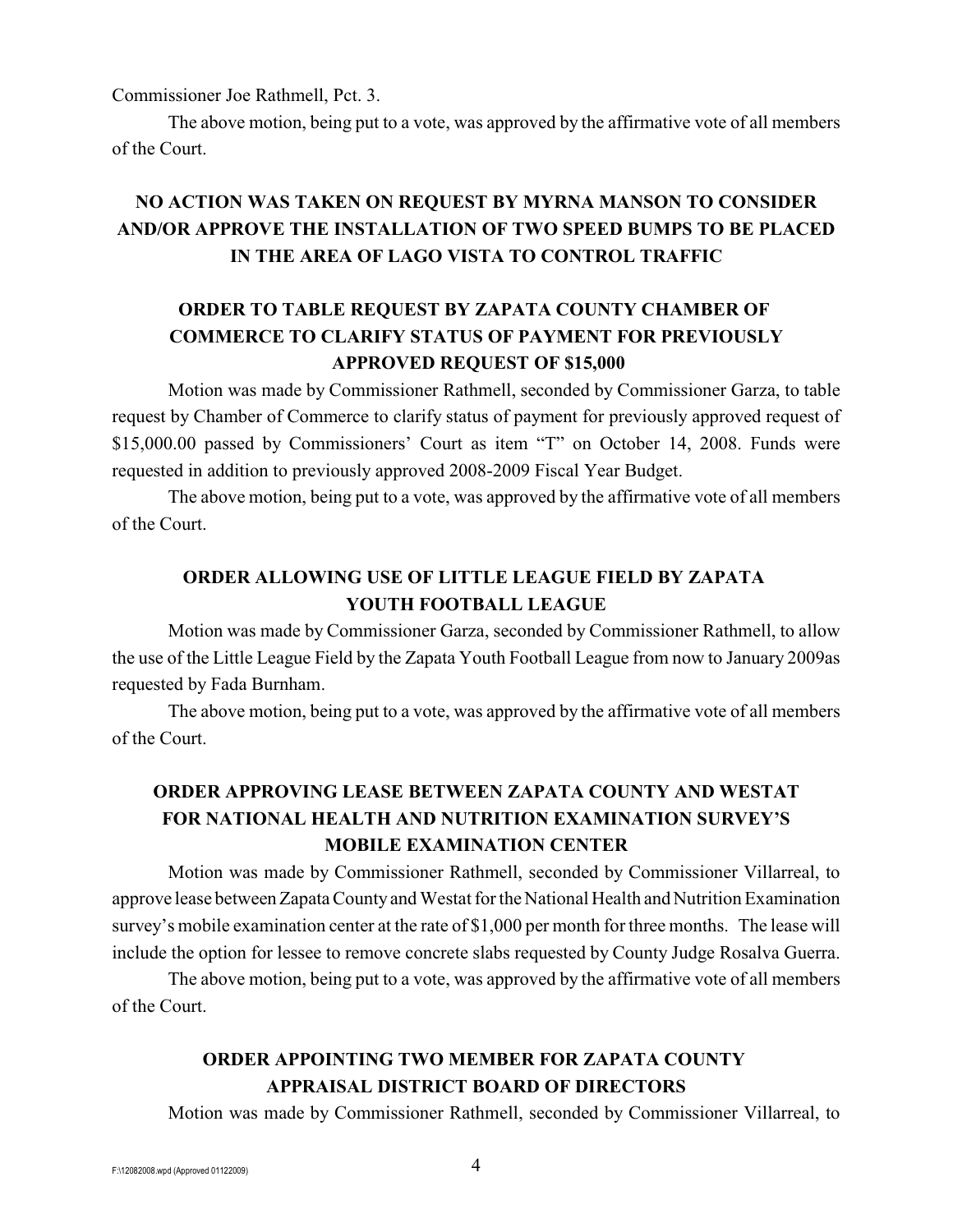appoint Commissioner Norberto Garza, for a term of two years; and Zaragoza Rodriguez, for the term of one year, serving staggered terms, to the Zapata County Appraisal District Board of Directors as requested by County Judge Rosalva Guerra.

The above motion, being put to a vote, was approved by the affirmative vote of all members of the Court.

#### **ORDER APPROVING INSTALLATION OF STREET LIGHTS**

Motion was made by Commissioner Villarreal, seconded by Commissioner Garza, to approve installation of street lights at the following locations: 5215 South Siesta Lane and one at Sierra Vista Lane in FLW Subdivision as requested by Commissioner Joe Rathmell, Pct. 3.

The above motion, being put to a vote, was approved by the affirmative vote of all members of the Court.

#### **ORDER APPROVING INSTALLATION OF STREET LIGHTS**

Motion was made by Commissioner Garza, seconded by Commissioner Villarreal, to approve installation of street lights at the following locations: 701 Delmar (alley) and  $7<sup>th</sup>$  Ave. -Zapata townsite and one at 510 Elm (alley) and  $6<sup>th</sup>$  Ave.- Zapata townsite as requested by Commissioner Jose Emilio Vela, Pct. 1.

The above motion, being put to a vote, was approved by the affirmative vote of all members of the Court.

#### **ORDER APPROVING USE OF SHOW BARN FOR 4H/FFA PROSPECT SHOW**

Motion was made by Commissioner Garza, seconded by Commissioner Villarreal to approve the use of the Show Barn, as long as it is cleaned after the event, for a 4H/FFA prospect show on January 9, 10, & 11, 2009 as requested by Bonnie Ochoa.

The above motion, being put to a vote, was approved by the affirmative vote of all members of the Court.

### **REPORTS / PUBLIC PARTICIPATION**

### **ZAPATA COUNTY MEDICAL GROUP MONTHLY REPORT FOR NOVEMBER 2008**

Mike Chapa, Director Indigent Health Care presented Commissioners' Court with a written report for the Zapata County Medical Group for the month of November 2008. When asked about the return of funds to the County, Mr. Chapa stated that there were no returns due to pay raises for physicians. (Written report is attached.)

#### **PRESENTATION BY CORRECTIONS CORPORATION OF AMERICA (CCA)**

No one from CCA was present to give report.

Sheriff Sigifredo Gonzalez, Jr., commented that he would like to be notified of items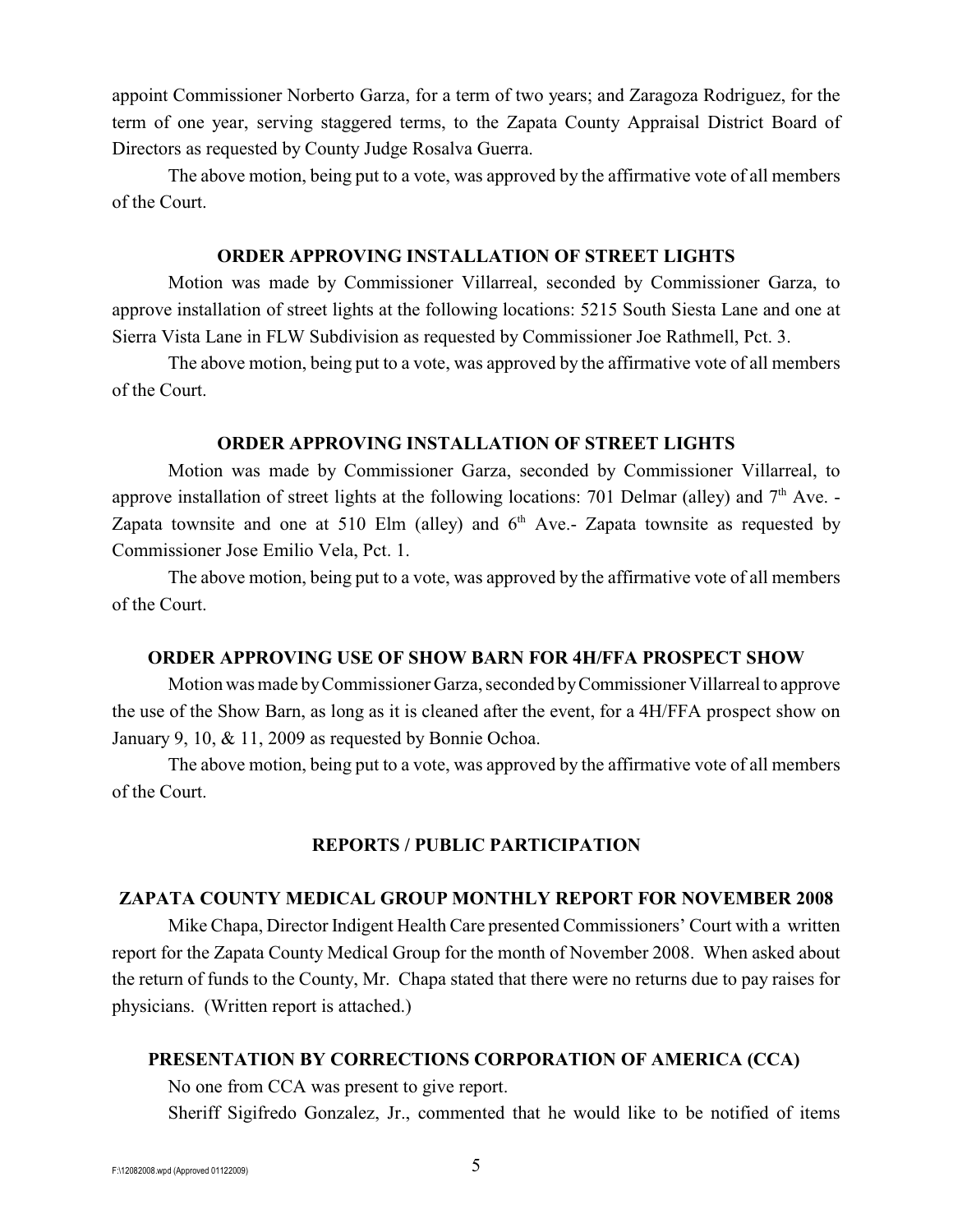pertaining to the jail. Sheriff Gonzalez stated that the agencies want 1,000 bed facilities. The Zapata County Jail has a capacity of 180 beds and should be at 90% capacity. Today's population was 168.

### **MOTION WAS MADE BY COMMISSIONER GARZA, SECONDED BY COMMISSIONER RATHMELL FOR RECESS AT 10:17 A.M.**

### **MOTION WAS MADE BY COMMISSIONER GARZA, SECONDED BY COMMISSIONER VILLARREAL TO RECONVENE AT 10:36 A.M.**

## **PRESENTATION BY DR. RICHARD TANGUM ON ZAPATA COUNTY COMMUNITY PLANNING FOR PEGGY UMPIRES-MOFFETT, ECONOMIC DEVELOPMENT CENTER**

Dr. Richard Tangum, Professor of Architecture and Planning at the University of Texas in San Antonio (UTSA) presented Commissioners' Court with a Power Point Presentation on his study of the County. (Hard copy of Power Point Presentation attached.)

# **ORDER TO TABLE REQUEST BY COMMISSIONER RATHMELL TO APPROVE CREATION OF ORDINANCE PROHIBITING ESTABLISHMENT OF ADULT ORIENTED BUSINESS**

Motion was made by Commissioner Villarreal, seconded by Commissioner Rathmell, to table the request by Commissioner Joe Rathmell, to approve the creation of an ordinance prohibiting the establishment of adult oriented businesses within the Zapata County Falcon Lake Zone Area.

The above motion, being put to a vote, was approved by the affirmative vote of all members of the Court.

#### **COMMUNICATIONS**

J.J. Meza advised Commissioners' Court that two ambulance units are at the shop therefore he only has two in working conditions. He asked if he could come back with an item in the next meeting.

## **ORDER TO TABLE REQUEST BY COMMISSIONER VELA TO REVIEW AND AMEND EXISTING CONTRACT WITH ZAPATA COUNTY MEDICAL GROUP**

Motion was made by Commissioner Garza, seconded by Commissioner Rathmell, to table the request by Commissioner Jose Emilio Vela, Pct. 1, to review and possibly amend the existing contract with Zapata County Medical Group. Mr. Said Alfonso Figueroa, County Attorney, Mr. Ramiro Martinez, Financial Consultant, Mr. Hector Uribe, Attorney at Law are to review the contract with Zapata County Medical Group.

The above motion, being put to a vote, was approved by the affirmative vote of all members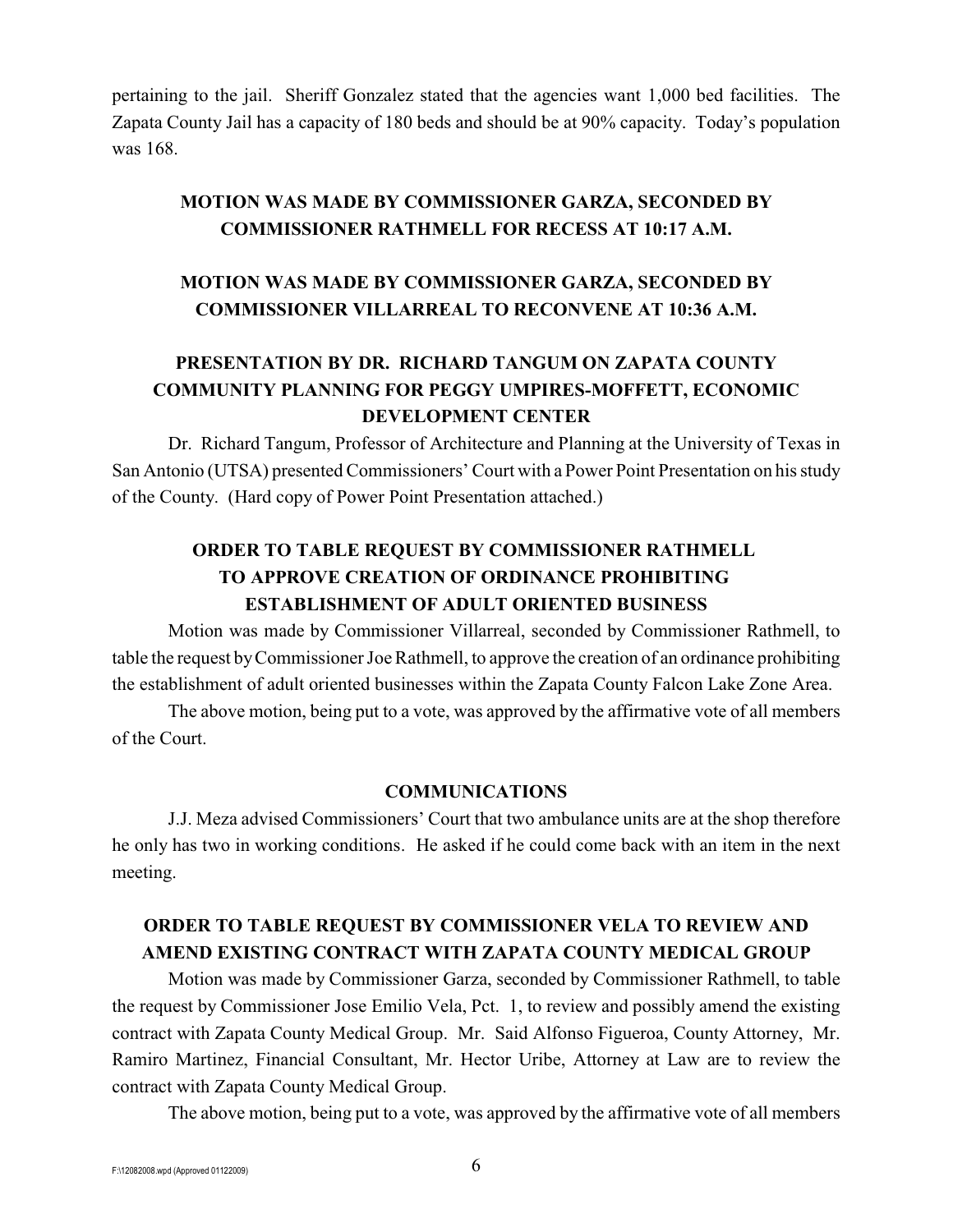of the Court.

### **COMMUNICATIONS**

Mr. Hector Uribe, Attorney at Law, gave Commissioners' Court an update of Legislative programs.

#### **ADJOURN**

Motion to adjourn was made by Commissioner Garza, seconded by Commissioner Villarreal, and being put to a vote, was approved by the affirmative vote of all members of the Court.